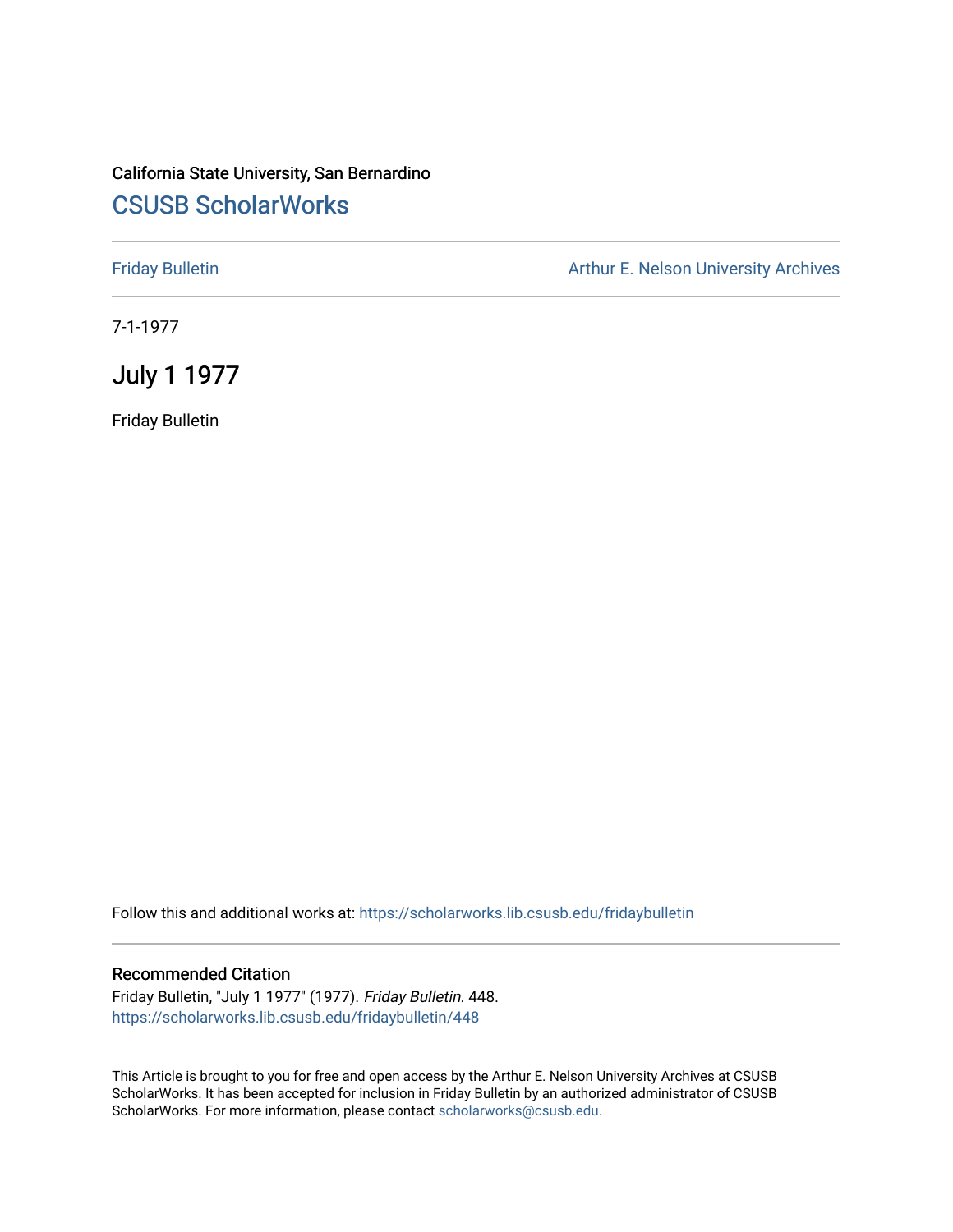

**THE** BULLETin

**CALIFORNIA STATE COLLEGE • SAN BERNARDINO** 

**JULY 1, 1977** 

## COLLEGE IN FOURTH **OF JULY OBSERVANCE**



A three-day holiday begins tomorrow for the College which will be closed on Monday, July 4 in observance of Independence Day.

THE LIBRARY will be closed Saturday, Sunday and Monday, July 2, 3 and 4.

THE SWIMMING POOL will be open from 10 a.m. to 5 p.m. all three days, July 2, 3 and 4.

IN ADDITION, the Physical Education Department announces a change in the hours of the racquetball and tennis courts, beginning Monday, July 4,to accommodate the increased demand for more evening hours.

Sunday, Monday, Wednesday, Friday Tuesday, Thursday, Saturday  $11$  a.m. to  $10$  p.m.

10 a.m. to 10 p.m.

TO BE SUMMER THEATRE FARE

ROMANTIC CIRCUS PLAY A romantic drama with a circus setting, "Tonight in Samarkand," will open Thursday evening, July 14, the College's final production in the Little Theatre.

The director is William Slout, Professor of Drama.

The play by Jacques Deval and Lorenzo Semple, Jr. takes place in the dressing tent of a European traveling circus and deals with the irony of fate as it affects the lives of a lady tiger tamer and a circus magician-fortune teller. It was performed on Broadway in 1955 with such actors as Louis Jordan, Pernell Roberts, Theodore Bikel, Alexander Scourby and Rosemary Prinz.

**\* \* \*** 

Tickets are on sale for the summer production. Admission is \$2.50 general; \$2.00 faculty and staff; \$1.50 students. Contact the Theatre Arts Dept., CA-175, Ext. 7454.

The CSCSB student cast is headed by Jodi Brown as the tiger tamer, J.C. Wright Wright, a juggler; Paul DeMeo, fortune teller; and Ted Plummer, a rich man with a yen for the tiger tamer. \* \* \*

Three new representatives have been elected to serve on the Staff Council, In recent elections the Business Management area elected Gwen Braxton; Instruction, Linda Thorvaldson; Physical Plant, Fred Cordova. (Continued on page 2) STAFF COUNCIL ELECTS NEW REPS AND OFHCERS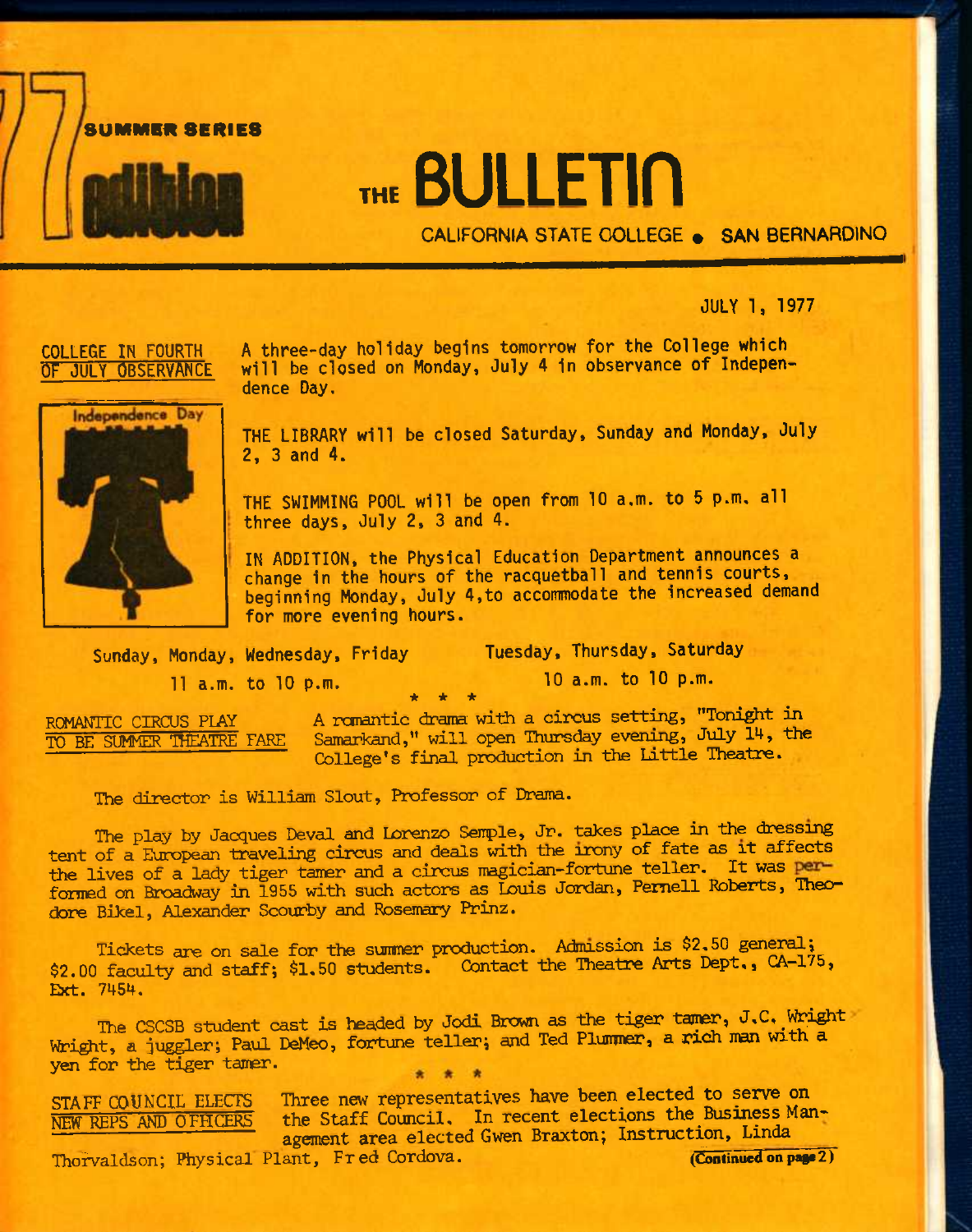### **STAFF COUNCIL Continued from page 1**

At the June 16 Staff Council meeting Mr. Cordova was elected to serve as chairman for the 1977-78 year. Other officers are Sharyl Read, vice chairman and Linda Thorvaldson, secre-

tary.

The next scheduled meeting of the Staff Council is July 20, Staff members are urged to submit matters which they would like discussed or acted upon to the representatives in their area.

In addition to the three new representatives, other representatives serving their areas are Maisie Conceicao (Library); Ruth Moran (Administration); Armando Rojas (Physical Plant, Grounds),

Vacancies still exist in the following areas: two in Student Services: one in Administration; one in Instruction and one in Physical Plant, Custodial. *\* \* \** 

| TEACHERS HERE FOR STUDENT   | Twenty-five area teachers are the core group for a |
|-----------------------------|----------------------------------------------------|
| IMPROVEMENT WRITING PROJECT | new Inland Empire program designed to improve stu- |
|                             | dent writing and based on the successful Bay Areal |
|                             | writing project.                                   |

The Inland Area Writing Project, jointly sponsored by the College and UCR, revolves around a five-week Intensive workshop for the teachers which began here last Monday. Upon its completion the teachers will serve as consultants for the area project and will be available for in-serivce programs.

The CSCSB site Is one of 12, nation-wide, chosen for the new writing centers. Each of the teachers, selected from San Bernardino and Riverside county schools, received a fellowship including tuition for the summer program and \$150 expense money.

Director of the project Is Larry Kramer, Professor of English; co-directors are Dr. Dan Donlan, UCR, and Helen Deese, Lecturer in English at CSCSB. *\* \* \** 

| <b>RETIRED</b> | TEACHERS ASSN.          |
|----------------|-------------------------|
|                | MAKES SCHOLARSHIP AWARD |

Russell McCloud, CSCSB graduate student, has been awarded a \$250 scholarship by the California Retired Teachers Assn.

The scholarship was awarded by the organization through its Laura E. Settle fund, the third time an award of this amount has been awarded to CSCSB students since 1973.

Mr. McCloud will continue his graduate study in education at CSCSB in the counseling area next year.

The CRTA has also given \$2,500 for emergency loans to CSCSB education students since 1971. Nathan Kravetz, Dean, School of Education, and Ted Krug, Financial Aid coordinator, accepted the scholarship check from the CRTA representatives

#### CSCSB BULLETIN

The California State College, San Bernardino BuLLkTlN IS published by the Office of Cob lege Relations, AD'15I, Ext. 7217. Material fur publication must be received by noon Tuesday before the Friday of publication.

Editor . . . . Barbara Nolte

Printed at Duplicating

*is it \** 

*FERSONALS* The College congratulates Mr. and Mrs. Sheldon Strahl on their marriage, June 25, in Riverside.

M**AA***. the. ^o/uneA. Anna* E, *ZcoeAa* [Com*puteA CenteA), Wi, St/iakt, a p&yckology majoA,*  is a graduate student assistant, also in the *CompateA CenteA,*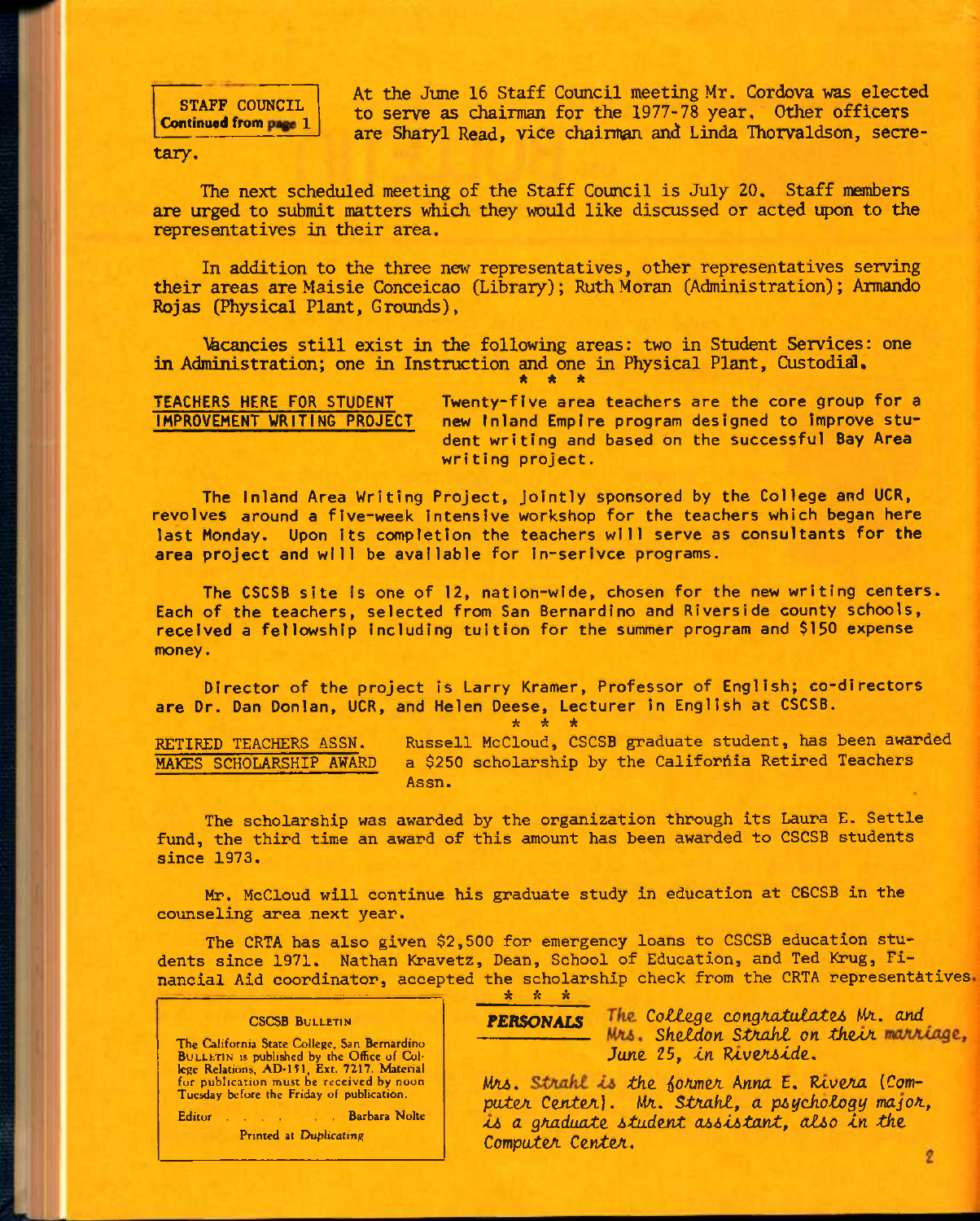ONE MORE CSCSB STAFF Holly Sullivan, Purchasing, was among the 1977 graduates who<br>MEMBER EARNS DEGREE received degrees on June 18, She holds a B.A. in Liberal Studi received degrees on June 18. She holds a B.A. in Liberal Studies.

**Speaking up. Lloyd Campbell (Education) was the commencement speaker at Slover Mountain High School graduation** ceremony in Colton, June 15.

Larry Cappel (Health Science) spoke on "The Primitive Culture and the U.S.; A Comparison of Public Health Behavior" to the San Bernardino Adult Education Parent Participation Croup at Lankersim School in Highland, June 20.

Margaret Gibbs (Public Admin.) addressed the Lado del Rio Chapter of The National Secretaries Assn. on "Whatever You Want and Are Willing to Pay For," on June 9 in Riverside.

**+** 

**+**  Janice Loutzenhizer (Administration) lectured to the Redlands Business and Professional Women's Club on "The E.R.A.: What It Is, and What It Isn't" on June 14. +

Amer El-Ahraf (Health Science) has an article on "Use of the State Health Department's Food Information System in Los Angeles County," **PUBLICATIONS**  appearing in the current issue of the Newsletter of California Local Environmental Health Administrators.

Tom Meisenhelder (Sociology) has been notified that his paper, "An Exploratory Study of Exiting from Criminal Careers," will be published in Criminology, the official publication of the American Society of Criminology.

**+** 

*John Craig (Chemistry) represented the California Conference of AAVP Chapters as well as the CSCSB Chapter, at the 63rd annual meeting of the American Assn\* of University Professors, held at the U of Wisconsin, Madison, June 10-11»* 

*+* 

*+* 

*Students in Art 426, taught by Poppy Solomon, were invited to exhibit "Dadawins," a two and three-dimensional monograph on the dada movement, at the Riverside Art Center. The show opened June 17, in conjunction with a ceramic invitational.* 

*G. Keith Dolan (Education). was awarded a certificate of appreciation by the Schools' Commission of the Western Assn. of Schools and Colleges for his work on accreditation teams visiting public, independent and church-related schools in the WASC Evaluation Accreditation Program.* 

ADMINISTRATIVE Cal State Fullerton has an opening for Coordinator of Gen. Ed. OPPORTUNITIES (1/2 time); Appt. date Aug. 29; Appl. date on or before July 15. Salary commensurate with rank and step. **+** 

*•k "k "k* 

Cal Poly State U, San Luis Obispo has a position open for Dean of the School of Business. Salary \$28,332-34,260; appl. due Oct. 31; appt. date July 1, 1978. **+** 

LA Community College Dist. announces an opening for Coordinator, Student Activities. Salary: \$13,600 to 25,990; appl. due July 22. **+** 

SF State U has a position vacant for Student Services & Records Officer, Adms. & Rec. Salary: \$19,656; deadline for filing July 29. FOR MORE DETAILS, SEE FACULTY SENATE BULLETIN BOARD, AD-169.  $\Delta$ 

6MPLOYMENT OPPORTUNITIES *Dispatcher* - *College Police Office; type 50 wpm, appl. by 7-6l \$3.56/hr; 38/hr.wk.; rotating shifts. SEE PERSONNEL OFFICE.*